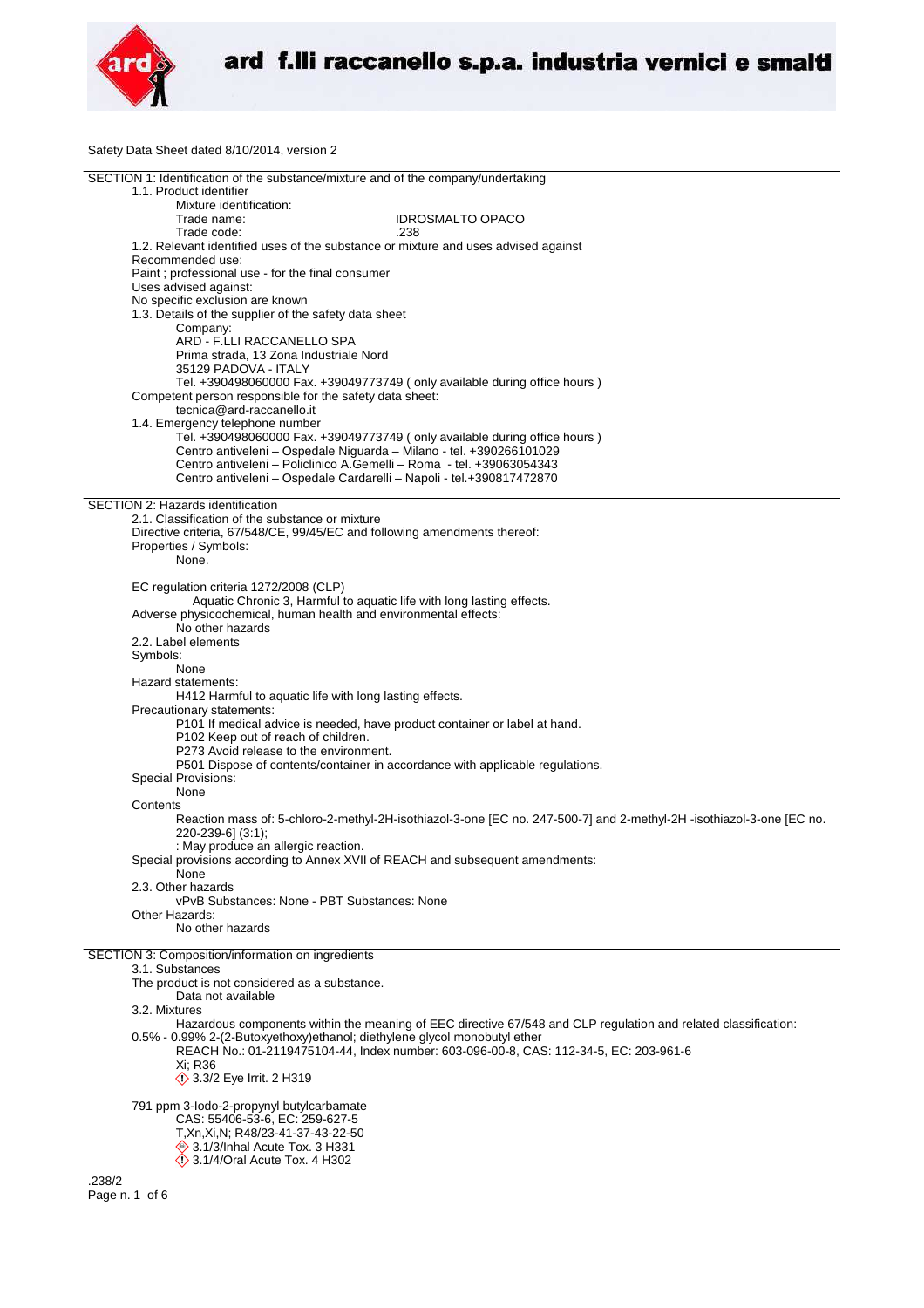3.9/1 STOT RE 1 H372

- 4.1/C1 Aquatic Chronic 1 H410
- 4.1/A1 Aquatic Acute 1 H400
- 3.3/1 Eye Dam. 1 H318
- 3.4.2/1-1A-1B Skin Sens. 1, 1A, 1B H317

| <b>SECTION 4: First aid measures</b>                                                                                                                                                                          |
|---------------------------------------------------------------------------------------------------------------------------------------------------------------------------------------------------------------|
| 4.1. Description of first aid measures                                                                                                                                                                        |
| In case of skin contact:<br>Wash with plenty of water and soap.                                                                                                                                               |
| In case of eyes contact:                                                                                                                                                                                      |
| Rinse immediately with plenty of water and seek medical advice.<br>In case of Ingestion:                                                                                                                      |
| Get medical advice/attention if you feel unwell.                                                                                                                                                              |
| In case of Inhalation:                                                                                                                                                                                        |
| Remove casualty to fresh air and keep warm and at rest.<br>4.2. Most important symptoms and effects, both acute and delayed                                                                                   |
| None                                                                                                                                                                                                          |
| 4.3. Indication of any immediate medical attention and special treatment needed<br>Treatment:                                                                                                                 |
| None                                                                                                                                                                                                          |
| SECTION 5: Firefighting measures                                                                                                                                                                              |
| 5.1. Extinguishing media                                                                                                                                                                                      |
| Suitable extinguishing media:                                                                                                                                                                                 |
| Irrelevant, the product is not flammable.<br>Extinguishing media which must not be used for safety reasons:                                                                                                   |
| None in particular.                                                                                                                                                                                           |
| 5.2. Special hazards arising from the substance or mixture<br>May produce toxic fumes of carbon monoxide if burning.                                                                                          |
| Do not inhale explosion and combustion gases.                                                                                                                                                                 |
| 5.3. Advice for firefighters                                                                                                                                                                                  |
| Use suitable breathing apparatus.<br>Collect contaminated fire extinguishing water separately. This must not be discharged into drains.                                                                       |
| <b>SECTION 6: Accidental release measures</b>                                                                                                                                                                 |
| 6.1. Personal precautions, protective equipment and emergency procedures                                                                                                                                      |
| Wear personal protection equipment.                                                                                                                                                                           |
| Remove persons to safety.<br>See protective measures under point 7 and 8.                                                                                                                                     |
| 6.2. Environmental precautions                                                                                                                                                                                |
| Do not allow to enter into soil/subsoil. Do not allow to enter into surface water or drains.                                                                                                                  |
| Retain contaminated washing water and dispose it.<br>In case of gas escape or of entry into waterways, soil or drains, inform the responsible authorities.                                                    |
| 6.3. Methods and material for containment and cleaning up                                                                                                                                                     |
| Suitable material for taking up: absorbing material, organic, sand.<br>Wash with plenty of water.                                                                                                             |
| 6.4. Reference to other sections                                                                                                                                                                              |
| See also section 8 and 13                                                                                                                                                                                     |
| SECTION 7: Handling and storage                                                                                                                                                                               |
| 7.1. Precautions for safe handling<br>Avoid contact with skin and eyes.                                                                                                                                       |
| Do not eat or drink while working.                                                                                                                                                                            |
| See also section 8 for recommended protective equipment.                                                                                                                                                      |
| 7.2. Conditions for safe storage, including any incompatibilities<br>Keep away from food, drink and feed.                                                                                                     |
| Incompatible materials:                                                                                                                                                                                       |
| None in particular.<br>Instructions as regards storage premises:                                                                                                                                              |
| Adequately ventilated premises.                                                                                                                                                                               |
| 7.3. Specific end use(s)<br>None in particular                                                                                                                                                                |
|                                                                                                                                                                                                               |
| SECTION 8: Exposure controls/personal protection<br>8.1. Control parameters                                                                                                                                   |
| Exposure limit(s):                                                                                                                                                                                            |
| 2-(2-Butoxyethoxy)ethanol; diethylene glycol monobutyl ether - CAS: 112-34-5                                                                                                                                  |
| OEL EU - LTE(8h): 67,5 mg/m3, 10 ppm - STE: 101,2 mg/m3, 15 ppm - Notes: Bold-type: Indicative<br>Occupational Exposure Limit Values [2,3] and Limit Values for Occupational Exposure [4] (for references see |
| bibliography)                                                                                                                                                                                                 |
| TLV ACGIH, 10 ppm - Notes: (IFV) - Hematologic, liver and kidney eff<br><b>DNEL Values:</b>                                                                                                                   |
| Data not available                                                                                                                                                                                            |
| <b>PNEC Values:</b>                                                                                                                                                                                           |
| Data not available<br>8.2. Exposure controls                                                                                                                                                                  |
| .238/2                                                                                                                                                                                                        |
| Page n. 2 of 6                                                                                                                                                                                                |
|                                                                                                                                                                                                               |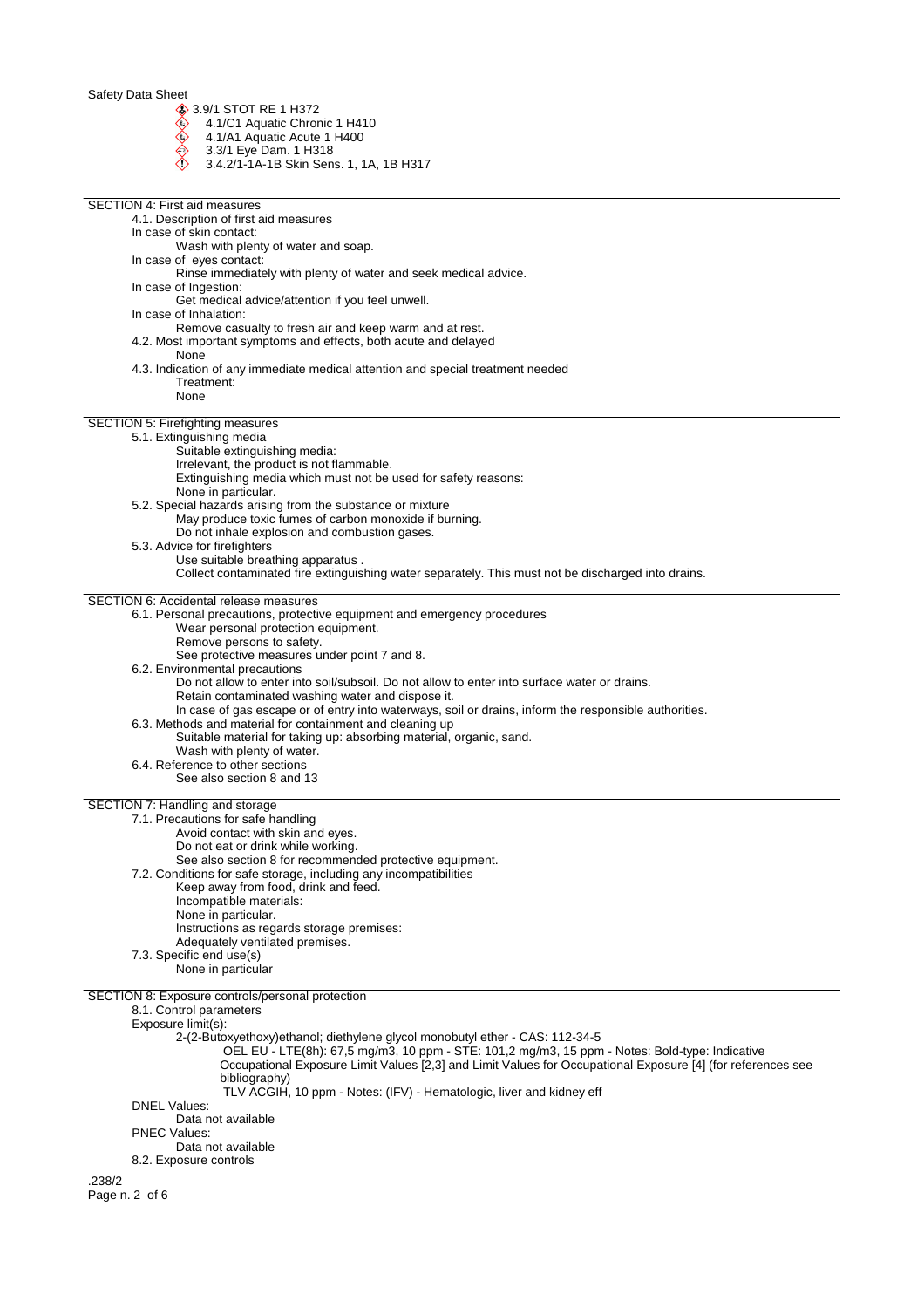Eye/ face protection:

Not needed for normal use. Anyway, operate according good working practices.

Skin protection

a) protection for hands:

Not needed for normal use. b) other:

No special precaution must be adopted for normal use.

Respiratory protection:

Not needed for normal use. Thermal Hazards:

None

Environmental exposure controls: None

# SECTION 9: Physical and chemical properties

| 9.1. Information on basic physical and chemical properties                |                                  |
|---------------------------------------------------------------------------|----------------------------------|
| Appearance and colour:                                                    | Fluid dispersion various colors  |
| Odour:                                                                    | Characteristic: slightly acrylic |
| Odour threshold:                                                          | Data not available               |
| pH:                                                                       | $8,6 - 8,9$                      |
| Melting point / freezing point:                                           | Data not available               |
| Initial boiling point and boiling range:                                  | Data not available               |
| Solid/gas flammability:                                                   | Data not available               |
| Upper/lower flammability or explosive limits:                             | Data not available               |
| Vapour density:                                                           | Data not available               |
| Flash point:                                                              | Not flammable                    |
| Evaporation rate:                                                         | Data not available               |
| Vapour pressure:                                                          | Data not available               |
| Relative density:                                                         | 1295 - 1445 g/l a 20°C           |
| Solubility in water:                                                      | Miscible                         |
| Solubility in oil:                                                        | Insoluble                        |
| Partition coefficient (n-octanol/water):                                  | Data not available               |
| Auto-ignition temperature:                                                | Data not available               |
| Decomposition temperature:                                                | Data not available               |
| Viscosity:                                                                | 7000 - 9000 cP 20°C              |
| Explosive properties:                                                     | Data not available               |
| Oxidizing properties:                                                     | Data not available               |
| 9.2. Other information                                                    |                                  |
| Miscibility:                                                              | Data not available               |
| Fat Solubility:                                                           | Data not available               |
| Conductivity:                                                             | Data not available               |
| Substance Groups relevant properties: Data not available                  |                                  |
| Note: The data herein refer to QC when the product was put on the market. |                                  |

SECTION 10: Stability and reactivity

10.1. Reactivity Stable under normal conditions 10.2. Chemical stability Stable under normal conditions 10.3. Possibility of hazardous reactions None 10.4. Conditions to avoid Stable under normal conditions. 10.5. Incompatible materials None in particular. 10.6. Hazardous decomposition products

None.

## SECTION 11: Toxicological information

11.1. Information on toxicological effects Toxicological information of the mixture:

Data not available

Toxicological information of the main substances found in the mixture:

- 2-(2-Butoxyethoxy)ethanol; diethylene glycol monobutyl ether CAS: 112-34-5
	- a) acute toxicity:
		- Test: LD50 Route: Oral Species: Rat > 5000 mg/kg
		- Test: LD50 Route: Skin Species: Rabbit = 2764 mg/kg

b) skin corrosion/irritation:

- Test: Skin Irritant Species: Rabbit Positive
- c) serious eye damage/irritation:
- Test: Eye Irritant Species: Rabbit Positive
- d) respiratory or skin sensitisation:
	- Test: Skin Sensitization Negative
- e) germ cell mutagenicity:
- Test: Mutagenesis Negative Notes: OECD 471
- g) reproductive toxicity: Test: Reproductive Toxicity Negative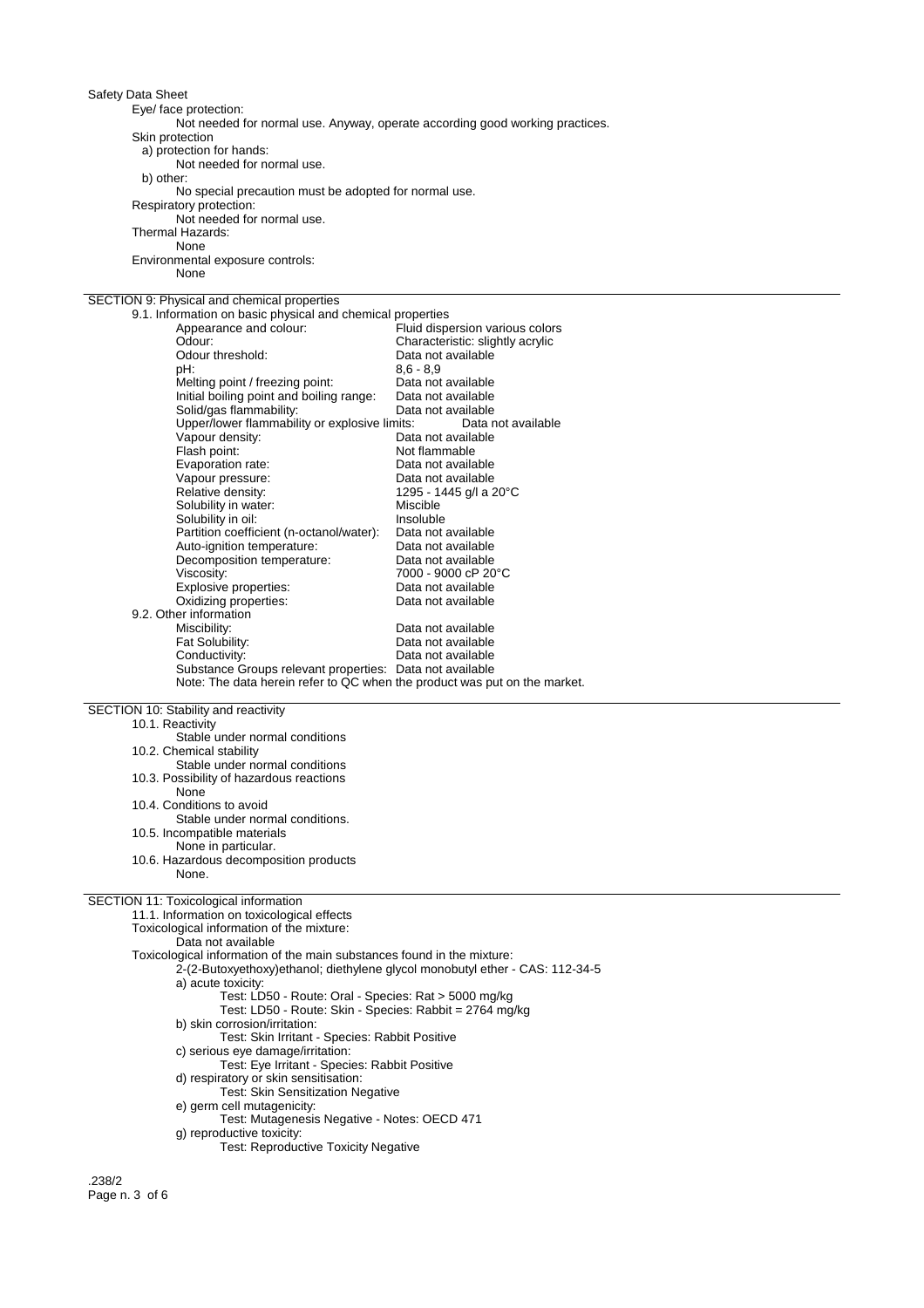If not differently specified, the information required in Regulation 453/2010/EC listed below must be considered as N.A.: a) acute toxicity;

b) skin corrosion/irritation;

c) serious eye damage/irritation;

d) respiratory or skin sensitisation;

e) germ cell mutagenicity;

f) carcinogenicity;

g) reproductive toxicity;

h) STOT-single exposure;

- i) STOT-repeated exposure;
- j) aspiration hazard.

SECTION 12: Ecological information 12.1. Toxicity Adopt good working practices, so that the product is not released into the environment. 2-(2-Butoxyethoxy)ethanol; diethylene glycol monobutyl ether - CAS: 112-34-5 a) Aquatic acute toxicity: Endpoint: EC50 - Species: Daphnia > 100 mg/L - Duration h: 48 - Notes: Daphnia magna Endpoint: EC50 - Species: Daphnia = 2850 mg/L - Duration h: 24 - Notes: Daphnia magna Endpoint: IC50 - Species: Algae > 100 mg/L - Duration h: 96 - Notes: Scenedesmus subspicatus Endpoint: LC50 - Species: Fish = 1300 mg/L - Duration h: 96 - Notes: Lepomis macrochirus Endpoint: LC50 - Species: Fish = 2700 mg/L - Duration h: 24 - Notes: Carassius auratus 3-Iodo-2-propynyl butylcarbamate - CAS: 55406-53-6 a) Aquatic acute toxicity: Endpoint: EC50 - Species: Daphnia = 0.47 mg/L - Duration h: 48 Endpoint: EC50 - Species: Algae = 0.097 mg/L - Duration h: 72 Endpoint: LC50 - Species: Fish = 0.192 mg/L - Duration h: 96 12.2. Persistence and degradability Data not available 12.3. Bioaccumulative potential 3-Iodo-2-propynyl butylcarbamate - CAS: 55406-53-6 Bioaccumulation: Not bioaccumulative - Test: log Kow 2.8 - Duration: Data not available - Notes: Data not available 12.4. Mobility in soil Data not available 12.5. Results of PBT and vPvB assessment vPvB Substances: None - PBT Substances: None 12.6. Other adverse effects None SECTION 13: Disposal considerations 13.1. Waste treatment methods Recover if possible. In so doing, comply with the local and national regulations currently in force. Waste should not be disposed of by release to sewers. Contaminated packaging thinners and cleaning diluents must be landfilled. SECTION 14: Transport information 14.1. UN number Not classified as dangerous in the meaning of transport regulations. 14.2. UN proper shipping name Data not available 14.3. Transport hazard class(es) Data not available 14.4. Packing group Data not available 14.5. Environmental hazards ADR-Enviromental Pollutant: No Data not available 14.6. Special precautions for user Data not available 14.7. Transport in bulk according to Annex II of MARPOL73/78 and the IBC Code Data not available SECTION 15: Regulatory information 15.1. Safety, health and environmental regulations/legislation specific for the substance or mixture Dir. 67/548/EEC (Classification, packaging and labelling of dangerous substances). Dir. 99/45/EEC (Classification, packaging and labelling of dangerous preparations). DIR.2004/42/CE. Subcategory a Type BA limit COV 30 g/l. Contained in product < 30 g/l. Regulation (EU) No 528/2012 and subsequent amendments. This product contains biocides with algaecide and fungicide properties. Active ingredients: Zinc pyrithione 2-ottil-2H-isotiazol-3-one 3-iodoprop-2-ynyl N-butylcarbamate (IPBC) Dir. 98/24/EC (Risks related to chemical agents at work). Directive 2000/39/CE (Occupational exposure limit values) and subsequent modifications: 2004/37/CE, 2006/15/CE and 2009/161/UE. Dir. 2006/8/EC .238/2

Page n. 4 of 6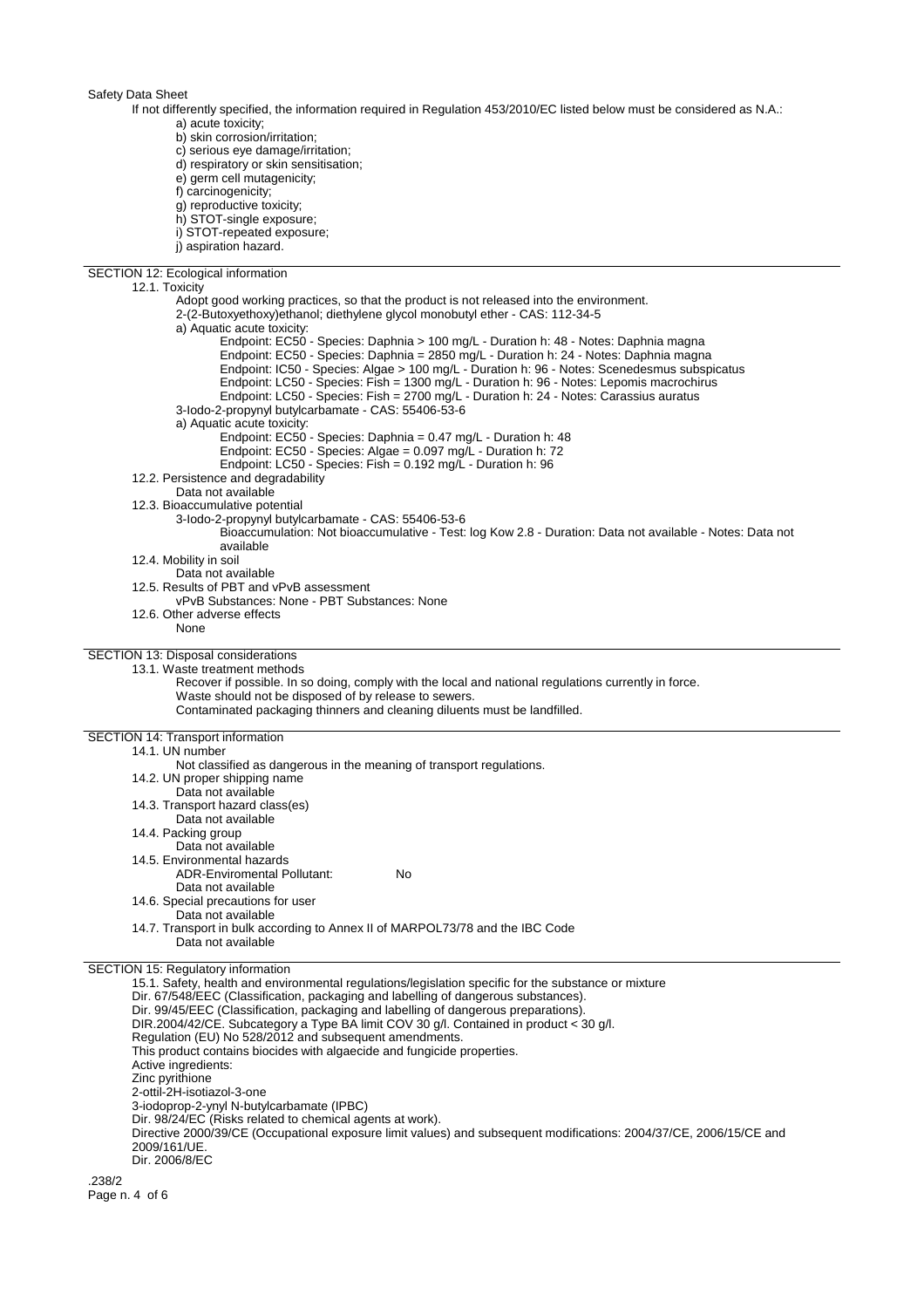Regulation (EC) n. 1907/2006 (REACH)

Regulation (EC) n. 1272/2008 (CLP)

Regulation (EC) n. 790/2009 (ATP 1 CLP) and (EU) n. 758/2013

Regulation (EU) n. 453/2010 (Annex I)

Regulation (EU) n. 286/2011 (ATP 2 CLP)

Regulation (EU) n. 618/2012 (ATP 3 CLP)

Restrictions related to the product or the substances contained according to Annex XVII Regulation (EC) 1907/2006 (REACH) and subsequent modifications:

None

Where applicable, refer to the following regulatory provisions :

Directive 2003/105/CE ('Activities linked to risks of serious accidents') and subsequent amendments. Regulation (EC) nr 648/2004 (detergents). 1999/13/EC (VOC directive)

15.2. Chemical safety assessment

No

### SECTION 16: Other information

Full text of phrases referred to in Section 3:

R22 Harmful if swallowed.

R36 Irritating to eyes.

R37 Irritating to respiratory system.

R41 Risk of serious damage to eyes.

R43 May cause sensitization by skin contact.

R48/23 Toxic: danger of serious damage to health by prolonged exposure through inhalation.

R50 Very toxic to aquatic organisms.

H319 Causes serious eye irritation.

H331 Toxic if inhaled.

H302 Harmful if swallowed.

H372 Causes damage to organs through prolonged or repeated exposure.

H410 Very toxic to aquatic life with long lasting effects.

H400 Very toxic to aquatic life.

H318 Causes serious eye damage.

H317 May cause an allergic skin reaction.

Paragraphs modified from the previous revision:

SECTION 1: Identification of the substance/mixture and of the company/undertaking

SECTION 2: Hazards identification

SECTION 3: Composition/information on ingredients

SECTION 8: Exposure controls/personal protection

SECTION 9: Physical and chemical properties

SECTION 11: Toxicological information

SECTION 12: Ecological information

SECTION 15: Regulatory information

This document was prepared by a competent person who has received appropriate training. Main bibliographic sources:

The ECHA database on registered substances.

ESIS- European chemical Substances Information System.

eChemPortal- the global portal to Information on Chemical Substance.

GESTIS substance database.

Insert further consulted bibliography

The information contained herein is based on our state of knowledge at the above-specified date. It refers solely to the product indicated and constitutes no guarantee of particular quality.

It is the duty of the user to ensure that this information is appropriate and complete with respect to the specific use intended. This MSDS cancels and replaces any preceding release.

Legend of acronyms and abbreviations used in the safety data sheet:

ADR: European Agreement concerning the International Carriage of Dangerous Goods by Road.

- CAS: Chemical Abstracts Service (division of the American Chemical Society).<br>CLP: Classification, Labeling, Packaging.
- CLP: Classification, Labeling, Packaging.<br>
DREL: Derived No Effect Level.

DNEL:<br>
EC50: Derived No Effect Level.<br>
Median effective concer Median effective concentration expected to produce a certain effect in 50% of test organisms ECHA: European Chemicals Agency

EINECS: European Inventory of Existing Commercial Chemical Substances<br>ELINCS: European List of notified Chemical Substances

ELINCS: European List of notified Chemical Substances<br>GHS: Globally Harmonized System of Classification a GHS: Globally Harmonized System of Classification and Labeling of Chemicals.<br>IATA: laternational Air Transport Association.

IATA: International Air Transport Association.<br>IATA-DGR: Dangerous Goods Regulation by the "Ir

IATA-DGR: Dangerous Goods Regulation by the "International Air Transport Association" (IATA).<br>ICAO: local pretantional Civil Aviation Organization.

**ICAO:** International Civil Aviation Organization.<br> **ICAO-TI:** Technical Instructions by the "Internation"

ICAO-TI: Technical Instructions by the "International Civil Aviation Organization" (ICAO).

- half maximal inhibitory concentration
- IMDG: International Maritime Code for Dangerous Goods.
- INCI: International Nomenclature of Cosmetic Ingredients.<br>
LC50: Lethal concentration, for 50 percent of test population
- Lethal concentration, for 50 percent of test population.
- LD50: Lethal dose, for 50 percent of test population.<br>LTF: Long-term exposure.
- LTE: Long-term exposure.<br>
NOEC: NO Observed Effect
	- No Observed Effect Concentration

.238/2